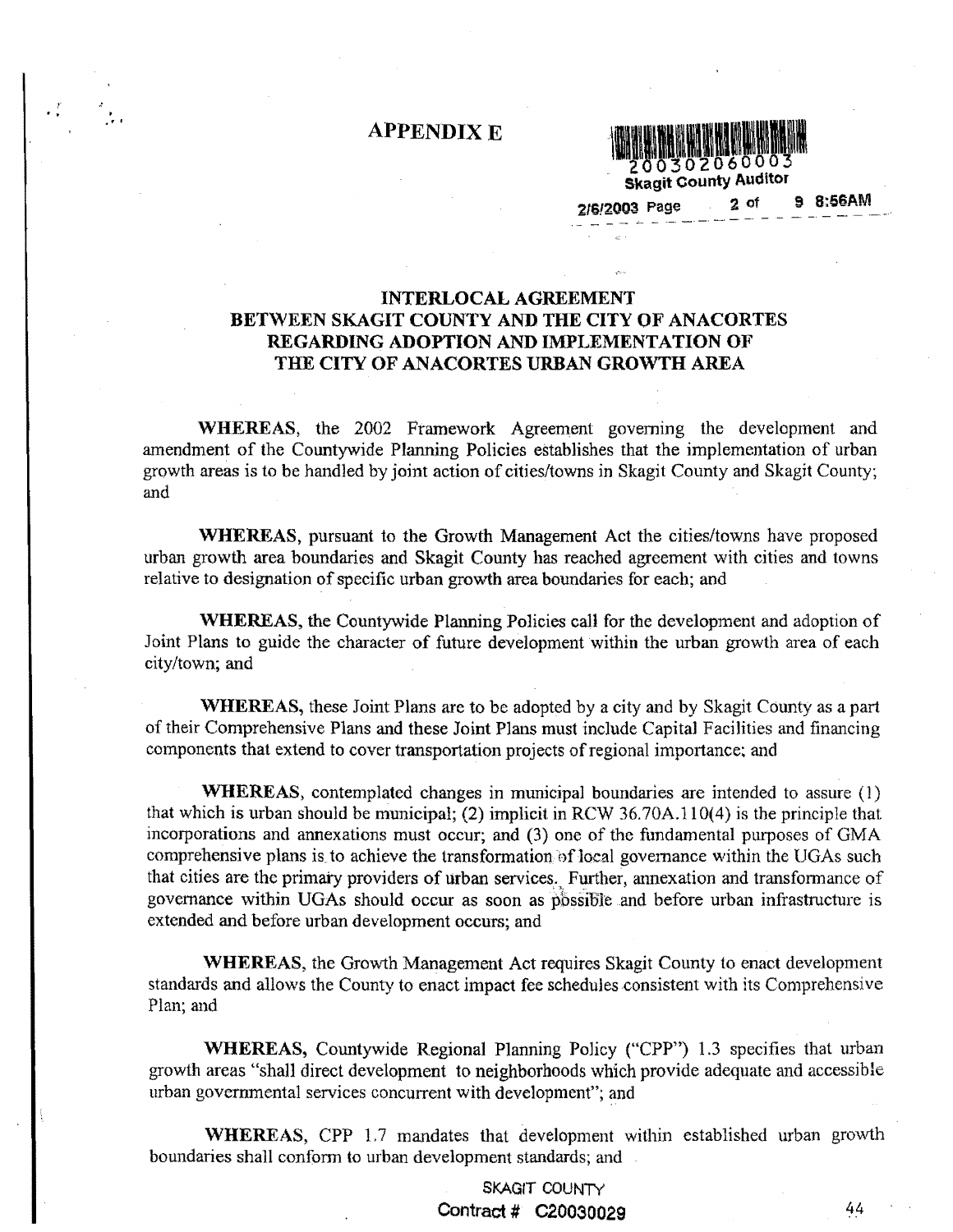**WHEREAS,** CPP 2.1 requires contiguous and orderly development and provision of urban services within urban growth areas; and

**WHEREAS,** CPP 2.2 requires interagency agreements to coordinate and phase development within urban growth areas; and

**WHEREAS, CPP 7.1 encourages interagency agreements to facilitate permitting; and** 

WHEREAS, CPP 12.5 mandates that "Lands designated for urban growth by this Comprehensive Plan shall have an urban level of regional public facilities prior to or concurrent with development"; and

**WHEREAS,** CPP 12.6 permits development when and where all public facilities are adequate; and

**WHEREAS,** CPP 12.7 mandates that "Public facilities and services needed to support development shall be available concurrent with the impacts of development".

**NOW, THEREFORE,** Skagit County ("County") and the City of Anacortes ("City") do hereby agree as follows:

**Section 1:** Within the unincorporated portions of the Anacortes Urban Growth Area, Skagit County has adopted the City's zoning, subdivision rules, and street and utility design standards and will continue to adopt any city-approved amendments to the City's zoning, Subdivision rules, and street and utility design standards .. The County may adopt additional City standards, if requested by the City and deemed appropriate to accomplish the purposes of this agreement. It is also understood that review procedures under each of the standards will be modified to conform to existing County review procedures. To keep City-approved amendments up to date, the County and the City agree to the following schedule and procedure:

- A. The County will process amendment§ to the City codes and standards in two batches each year, the first containing all amendments submitted by the City on or before January 15 and the second batch containing all amendments submitted by the City on or before July 15.
- B. The City shall submit complete paper and electronic copies of the proposed amendment(s), together with documentation of SEPA compliance and a brief summary of those code provisions being added, deleted, or modified to facilitate County review. The City will also provide staff or technical expertise, as reasonably requested by the County to assist the County in its review, public comment and adoption of these amendments.
- C. Consistent with GMA requirements for notice, 60-day state agency review, public comment, Planning Commission review and County Commissioner action, the

SKAGIT COUNTY **Contract # C20030029** 



45

( ..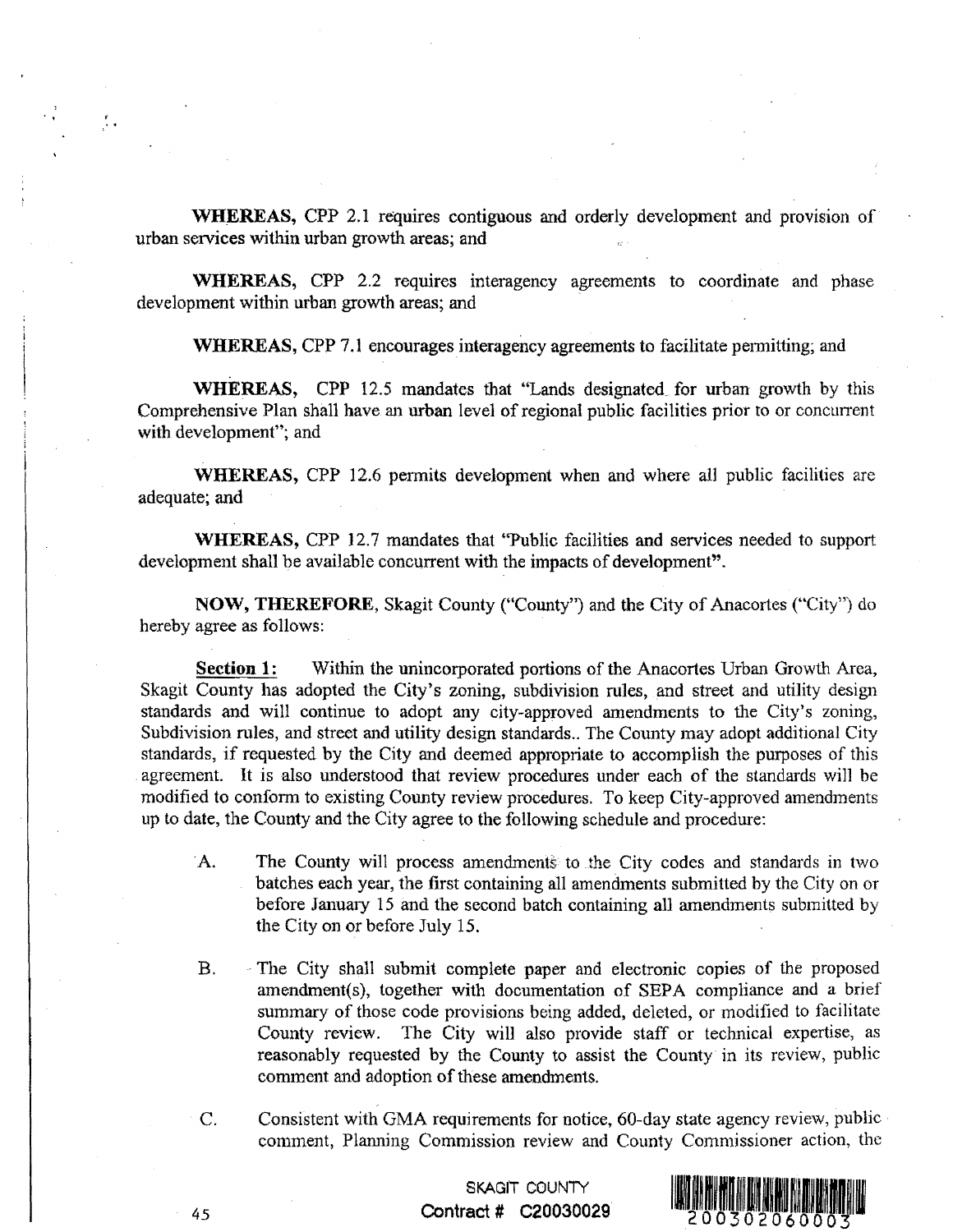County will use its best efforts to process any amendments within 6 months after the deadlines indicated in subsection A.

**Section** 2: If the City does not have an adopted Forest Practice ordinance, then, consistent with the legislative timeframes and subject to Departrnent of Natural Resources approval, Skagit County will adopt a County Forest Practice Ordinance and apply it within the unincorporated portions of the City UGA.

.. ''

**Section 3:** The City will provide ongoing technical assistance and support to County staff responsible for implementing its development standards in its respective Urban Growth Area within reasonable time frames requested by the County. Technical assistance shall include review of development applications and written confirmation by City staff regarding a proposal's compliance or noncompliance with City codes and standards and shall also include defense of such determination during any applicable hearings or appeals. This shall also include, without limitation, summaries and handouts for the public and participation in pre-application reviews. It is intended that civil engineering plan review and inspections for streets and utilities will be conducted by the City's staff under the direction of the County Engineer, with appropriate fees.

**Section 4:** Skagit County and the City agree that, generally, annexation should occur prior to seeming development approvals for urban levels of development. The parties agree that existing commercial or industrial development within the unincorporated portion of the UGA may receive approval to redevelop or expand its operations prior to annexation, provided that such expansion or redevelopment does not trigger the. need for new urban services not already provided to the site. Vacant commercial or industrial parcels within the unincorporated UGA should not be allowed to develop new urban uses prior to annexation, unless the property owner has sought annexation from the City and been denied, either by the City, or by failure to obtain sufficient signatures and/or votes supporting such annexation.

**Section 5:** Skagit County and the City agree that the following infrastructure plans meet the CPP requirements for adequate provision of urban levels of service within the UGA:

- A. Sewer: City Sewer Plan Update, S. March Point, 1996 and City Capital Facilities Plan, 2003-2008.
- B. Water: Coordinated Water System Plan dated 2000 and the Anacortes Water Services Plan dated 2000.
- C. Stormwater: Anacortes Stormwater Management Plan dated 1994 and a South March Point Comprehensive Drainage Study dated 1999.
- D. Public Facilities Financing: City of Anacortes Capital Facilities Plan 2003-2008.
- E. Fire: The City agrees to provide urban level of fire service to any area proposed for annexation consistent with the standards in CPP 1.7.

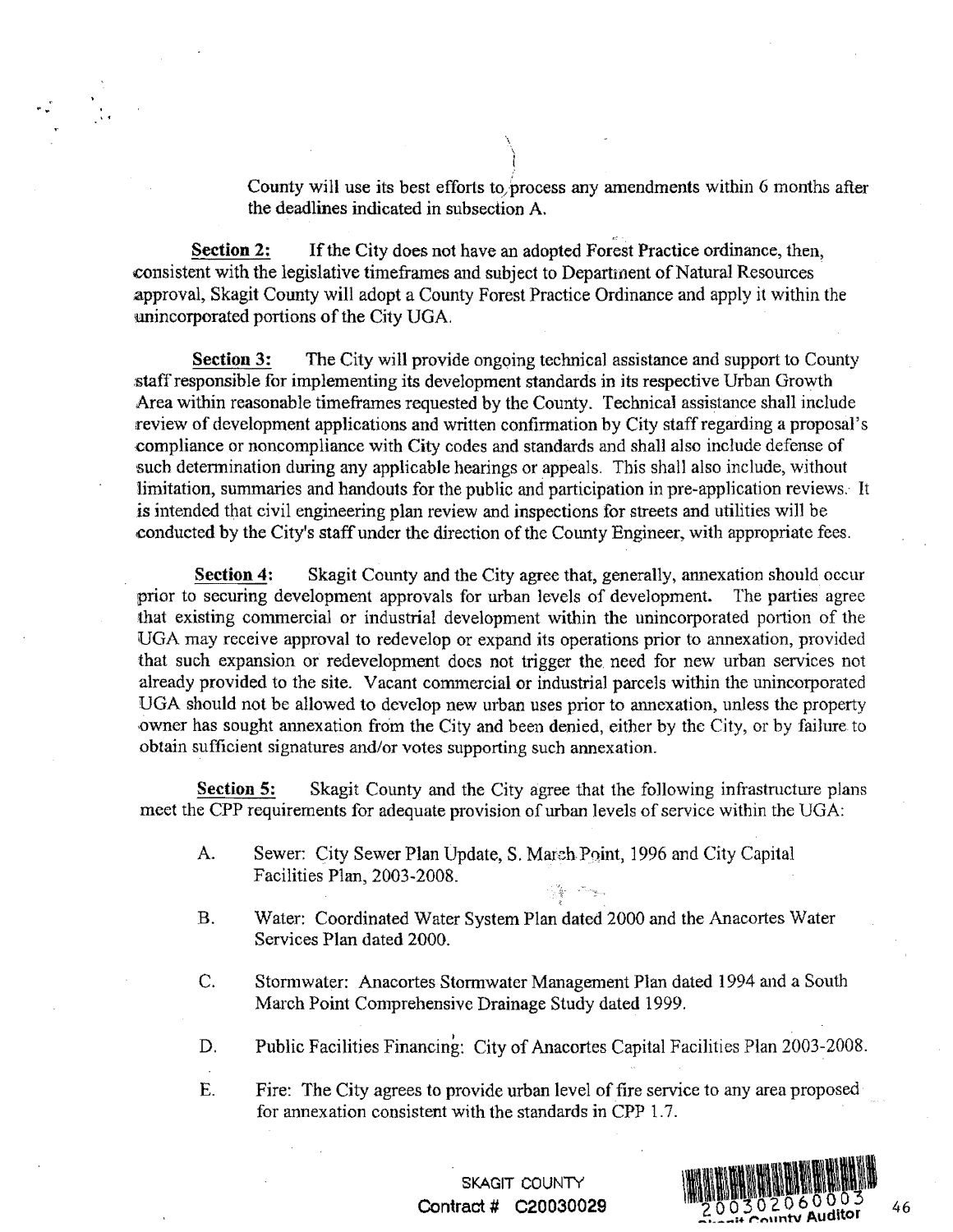### F. Police: The City agrees to provide urban level of police service to any area proposed for annexation consistent with the standards in CPP 1. 7.

Section 6: The City agrees that the city zoning, subdivision, and other-standards adopted herein in reliance upon this agreement are the complete requirement for developments within the Urban Growth Area; the City will not apply additional development standards, although the City does not control other utilities such as the PUD. The County agrees not to oppose or invoke Boundary Review Boaid jurisdiction over City annexations within the Urban Growth Area that are consistent with the provisions of this Agreement, provided that the County may ask the City to annex additional property within its UGA and/or ask the City to annex and assume responsibility for roads or other public infrastructure within the City's UGA that logically serves the area proposed for annexation. Further, UGA boundary decisions originally made, and as subsequently amended, and the public facility and service commitments made by the City in this Agreement are intended to address the criteria and factors in the Boundary Review Board statute.

Section 7: The City agrees to the following relative to revenue sharing from the Urban Growth Area with proper allowances for the City's costs of extending urban facilities and services described as follows:

- A. There would be no revenue sharing if the sales tax lost to the County through a particular annexation is less than  $$50,000$  a year, after excluding sales tax generated to the County from businesses locating in the UGA in the two years prior to the effective date of annexation. The calculation of sales tax lost shall recognize that after annexation the state law directs 15% of the sales tax revenue generated from the annexed area to the County.
- B. Using the same exclusions and calculations set forth in (A) above if the sales tax lost to the County through a particular annexation exceeds \$50,000 a year sales tax revenue from the particular annexation area, the City will share revenue with the County on a monthly basis from the beginning of the calendar year after the effective date of the annexation on a straight-line declining basis as follows:

| \$50,000-\$200,000     | 4 years $(80-60-40-20)$ |
|------------------------|-------------------------|
| \$200,000-\$500,000    | 9 years $(90-80 20-10)$ |
| greater than \$500,000 | 19 years $(95-90 10-5)$ |

C. Upon annexation of a particular area, the City will reimburse the County on a straight-line declining basis for projects included in joint road and utilities plans costing over \$500,000 in County road funds that are constructed within the annexation area. Reimbursement would be 80% for annexations occuning in the year following road project completion, 60% in year two, 40% in year three, and 20% in year four. Projects completed more than four years prior to an annexation would not require reimbursement.



47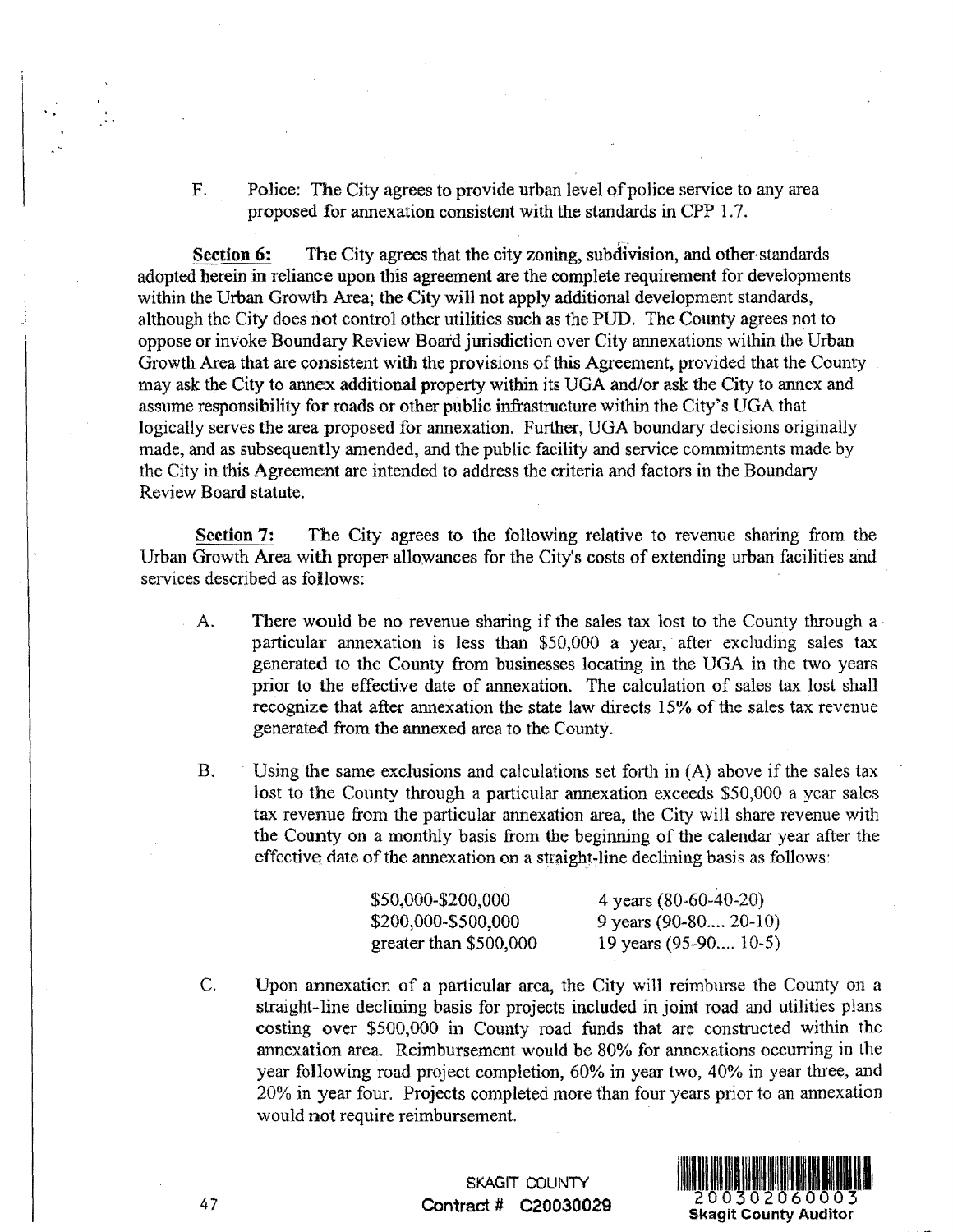Section 8: Skagit County and the City agree to use the following procedure for SEPA Review: (A) Skagit County is designated the SEPA Lead Agency for all application/projects within the unincorporated UGA,  $(B)$  upon receiving an application requiring a SEPA Checklist, the SEPA lead agency circulates this application to affected jurisdictions for input relative to the completeness detennination using the sanie time periods and procedures the lead agency uses internally, (C) affected jurisdictions shall use the completeness comment period(s) to submit substantive comments, (D) all SEPA determinations within a City/Town UGA shall be subject to a 15-day comment period and affected jurisdictions may use this to make substantive comments, and (E) all SEPA appeals shall follow Skagit County procedures.

Section 9: The County's Critical Areas Ordinance shall apply in Urban Growth Areas until they are annexed.

Section 10: The City agrees to indemnify and hold the County harmless from any and all claims, losses, demands, actions or causes of action of any nature whatsoever by reason of the performance of any act undertaken in connection with this Agreement except for the negligence or willful misconduct of the County, its employees, officials or agents.

Section 11: General Provisions

..

- A. Property: No real property shall be acquired pursuant to thjs Agreement.
- B. Incorporation of Recitals: The recitals of this Agreement are incorporated into this Agreement, and each party hereto acknowledges and confirms the truth and accuracy of the recitals.
- C. Law and Venue: This Agreement shall be construed under and in accordance with the laws of the State of Washington, and all obligations of the Parties created by this Agreement are performable in Skagit County, Washington.
- D. Authorized Signatories: This Agreement is entered into by the duly authorized officials of each respective governmental entity. Each person signing this Agreement on behalf of a Party hereby confirms for the benefit of each of the other Parties to this Agreement that any requisite approvals from the governing body of such Party have been obtained, and all prerequisites to the execution, delivery and performance hereof have been obtained by or on behalf of that Party.
- Ε. Invalid Clause: If any material provision of this Agreement is held to be illegal, invalid or unenforceable in any respect, this entire Agreement shall be held invalid. If such occurs, then the parties agree to renegotiate this Agreement in good faith. If the illegal, invalid or unenforceable provision is not material, such illegality, invalidity or unenforceability shall not affect any other provision of this Agreement, and this Agreement shall be construed as if such invalid, illegal or unenforceable provision had never been included in this Agreement.

# SKAGIT COUNTY Contract # 020030029

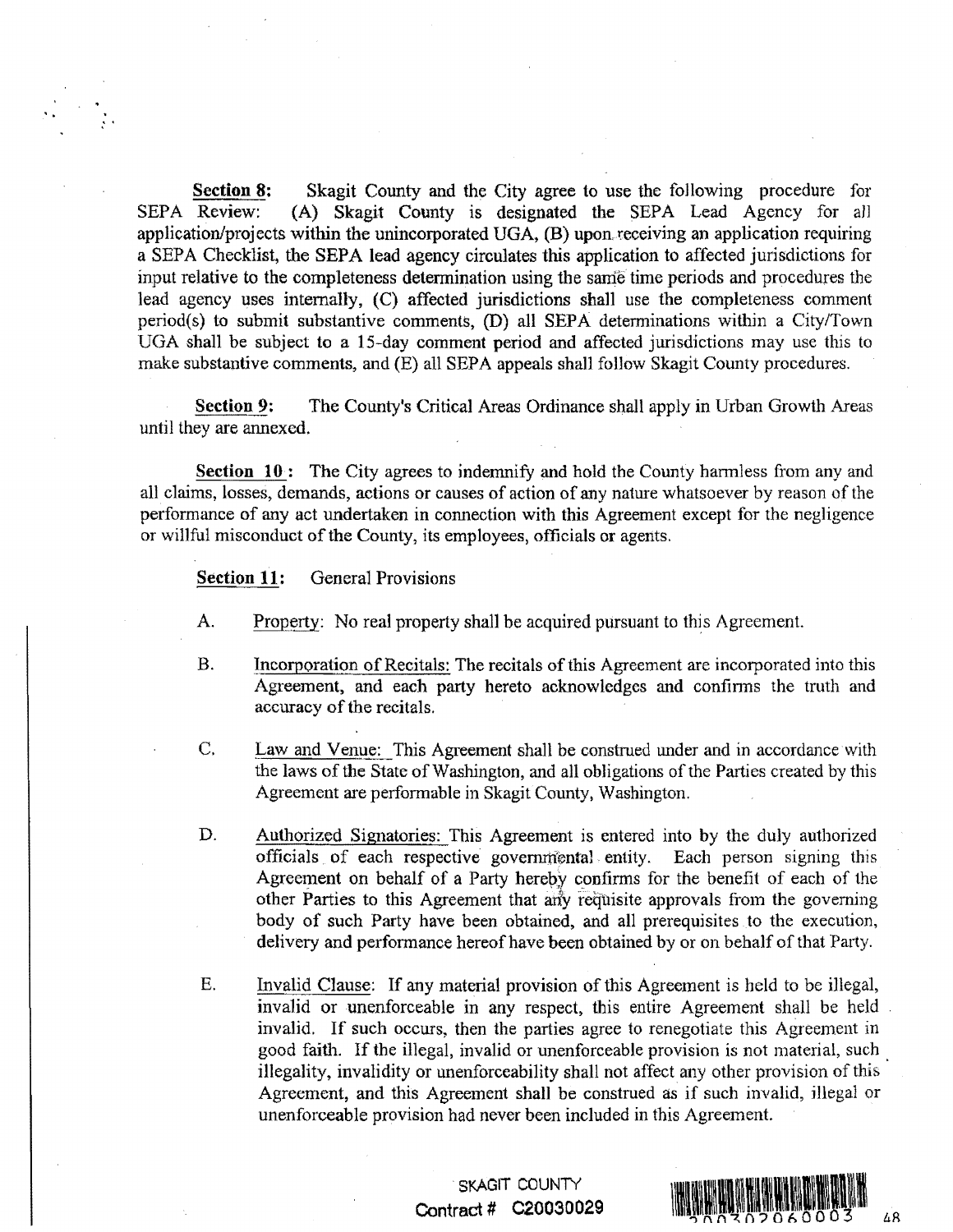F. No Other Agreements: This Agreement revokes and repeals Resolution 16210 dated June 25, 1996, and the Addendum thereto dated March 31, 1998, and constitutes the entire agreement between the Parties hereto with respect to the subject matter hereof, and supersedes any prior understandings or written or oral agreements between the Parties with respect to the subject matter of this Agreement. No amendment, modification or alteration of the terms of the Agreement shall be binding on any Party unless the same is in writing, dated subsequent to the date hereof, and is duly executed by the Party against whom enforcement is sought.

Section 12: Procedures for Development Permit Applications, Appeals, Comprehensive Plan Map Amendments, and Rezones.

- A. Procedures for development permit applications and appeals shall be governed by Skagit County Code 14.06, Permit Procedures.
- B. The following procedures shall govern the approval of Comprehensive Plan amendments and rezones for the unincorporated areas of the UGA.
	- 1. Establishing or Modifying External UGA Boundaries.
		- a. The Skagit County Comprehensive Plan/Zoning Map is the official source for establishing and modifying external UGA boundaries. A change to the UGA boundary must be initiated through the submission of a Skagit County Comprehensive Plan Amendment (CPA) application following procedures outlined in SCC 14.08, Legislative Actions. Amendment proposals are not official until adopted by the County.
		- b. CPA applications to change UGA boundaries must include evidence that the request has also been submitted to the affected City for its recommendaiion. A City may act either on its own initiative, or at the request of an individual property owner. Individual property owners must first submit their amendment requests to the City for consideration pursuant to RCW 36.70A.110 and County Comprehensive Plan Chapter 2. The City must then forward its recommendation on the UGA request to the County by the deadline established by the GMA Steering Committee (formed by the 2002 Framework Agreement). The application must include demonstration of how the proposal is supported by and dependent on population forecasts and allocated urban population distributions, existing urban densities and infill opportunities, phasing and availability of adequate services, proximity to designated natural resource lands and the presence of critical areas. The application must also demonstrate how the proposal is consistent with other Com  $\cdots$   $\cdots$   $\cdots$   $\cdots$

SKAGIT COUNTY



.. ..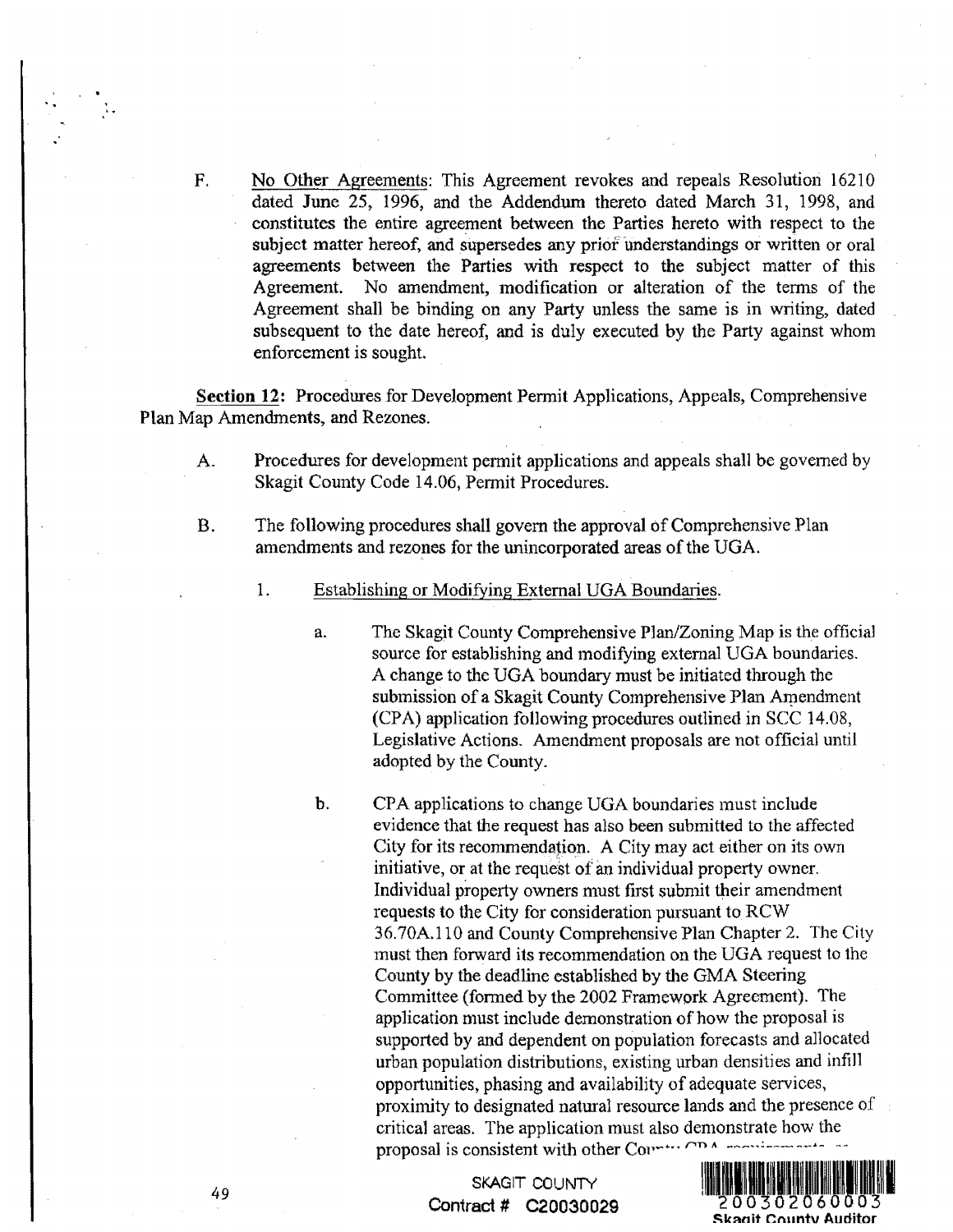identified in the County CPA application packet, and the County Comprehensive Plan, the Countywide Planning Policies, and this Agreement.

2. Establishing or Modifying Land Use Designations/Districts. Proposed changes to City Comprehensive Plan Map designations are to "be processed through the City's Comprehensive Plan and Zoning Map Amendment process and County adoption through Section l of this Agreement.

Section 13: The effective date of this Agreement shall be  $\frac{1}{2}$  BRunKy 32003.

AGREED TO THIS 2009 OF Warren 2003. BOARD OF COlJNTY COMMISSIONERS

H. Dean Maxwell, M City of Anacortes

 $\sum_{i=1}^N\left(\frac{1}{\lambda_i}\right)^2$ 

·-·

SKAGIT COUNTY, WASHINGTON

<u>sennem i</u> Kenneth A. Dahlstedt

Kenneth A. Dahlated

Don Munks, Commissioner

**ATTEST** 

JoAnne Giesbrecht, Clerk Board of County Commissioners

APPROVED AS TO FORM:

John Moffat, Chief Civil Dep Prosecuting Attorney's Office

 $\frac{9}{4}$   $\frac{1}{20030202060003}$ 

Ian Munce Anacortes City Attorney

APPROVED AS TO INDEMNIFICATION:

Bulli Kadenas

Billie Kadrmas Risk Manager



216/2003 Page 8 of 9 8:56All.

SKAGIT COUNTY Contract # 020030029